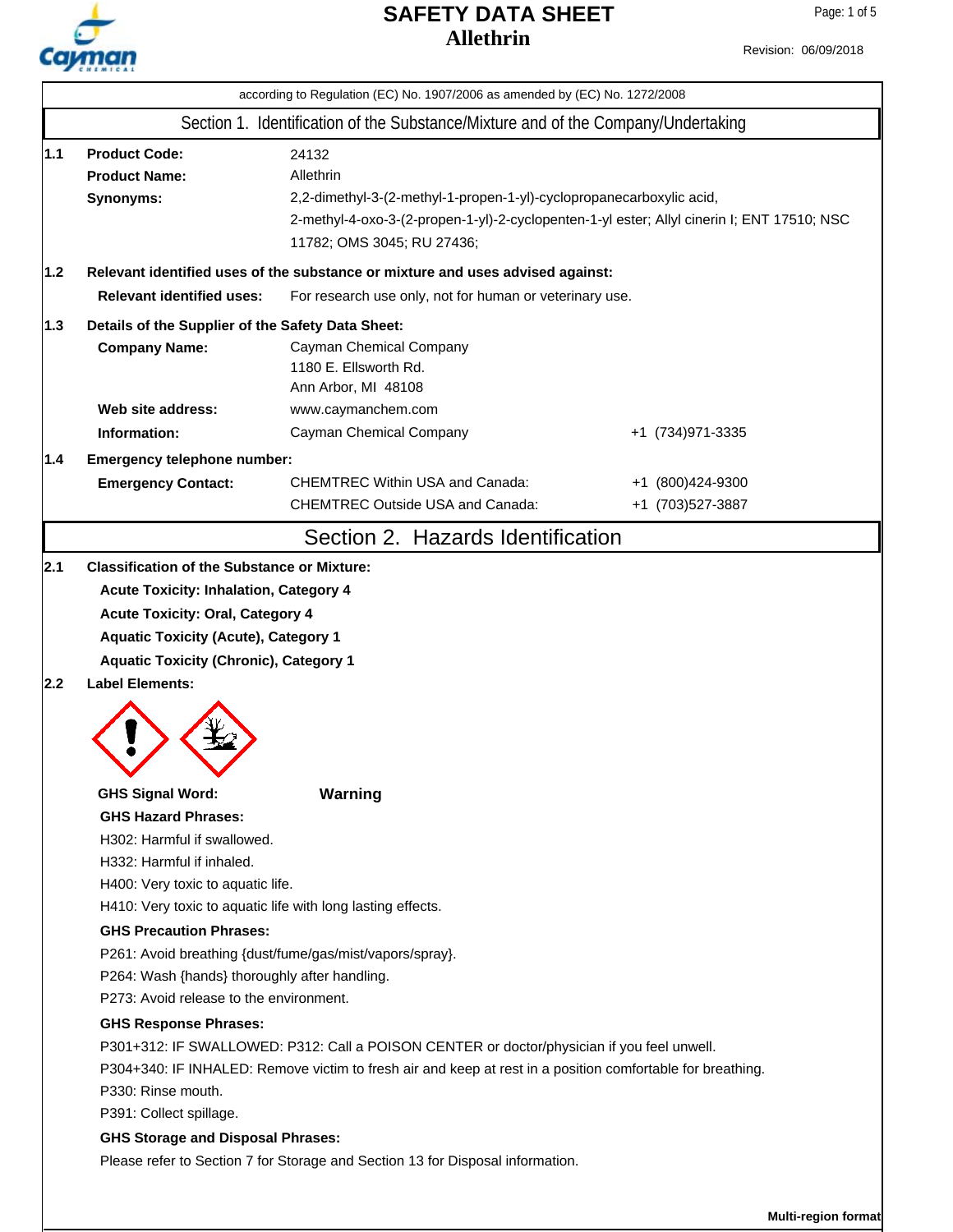

**Multi-region format**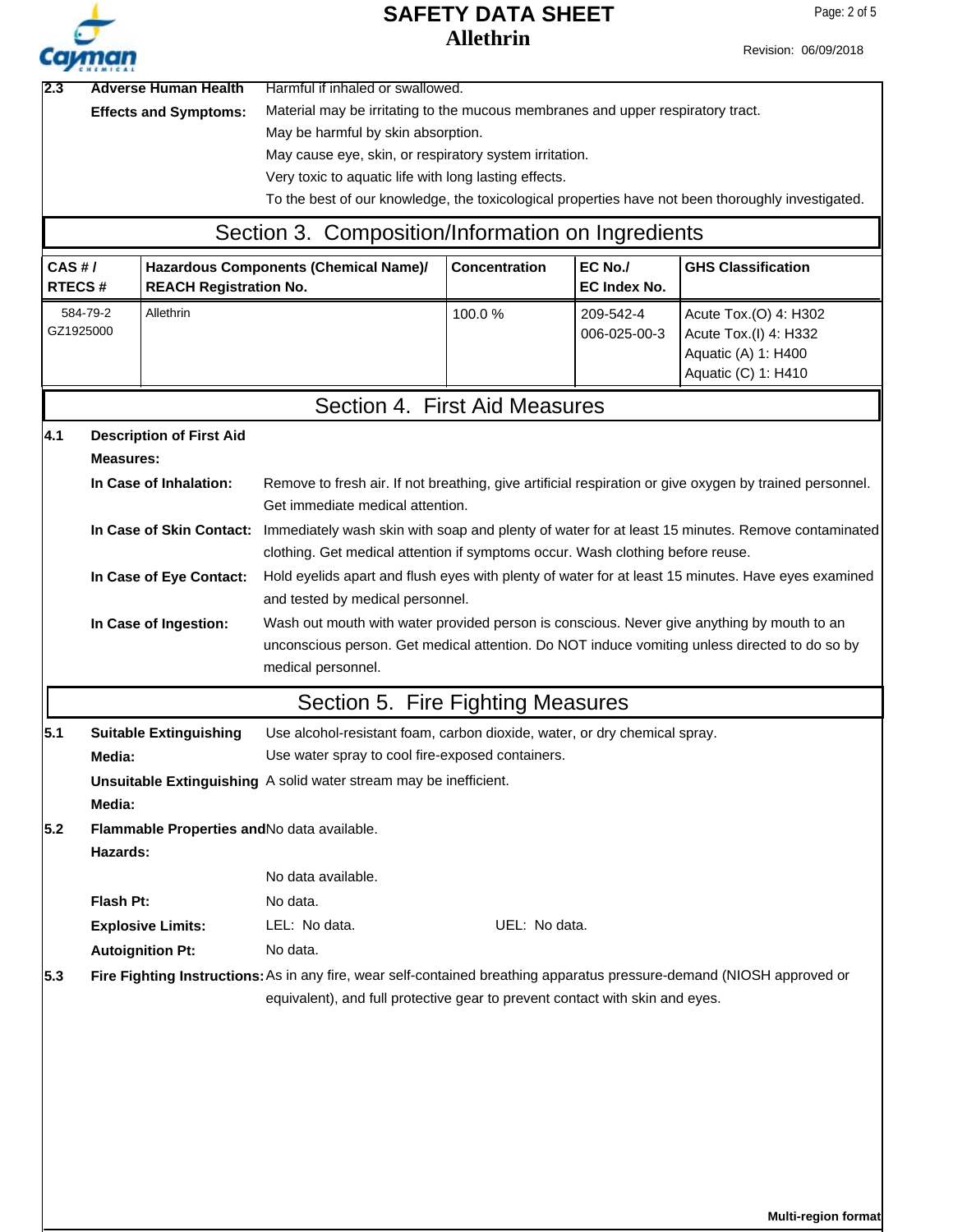

Revision: 06/09/2018

|                                                                                   |                                                 | Section 6. Accidental Release Measures                                                                                   |
|-----------------------------------------------------------------------------------|-------------------------------------------------|--------------------------------------------------------------------------------------------------------------------------|
| 6.1                                                                               | <b>Protective Precautions,</b>                  | Avoid raising and breathing dust, and provide adequate ventilation.                                                      |
|                                                                                   |                                                 | Protective Equipment and As conditions warrant, wear a NIOSH approved self-contained breathing apparatus, or respirator, |
|                                                                                   | <b>Emergency Procedures:</b>                    | and appropriate personal protection (rubber boots, safety goggles, and heavy rubber gloves).                             |
| 6.2                                                                               | <b>Environmental</b>                            | Take steps to avoid release into the environment, if safe to do so.                                                      |
|                                                                                   | <b>Precautions:</b>                             |                                                                                                                          |
| 6.3                                                                               |                                                 | Methods and Material For Contain spill and collect, as appropriate.                                                      |
|                                                                                   |                                                 | Containment and Cleaning Transfer to a chemical waste container for disposal in accordance with local regulations.       |
|                                                                                   | Up:                                             |                                                                                                                          |
|                                                                                   |                                                 | Section 7. Handling and Storage                                                                                          |
| 7.1                                                                               |                                                 | Precautions To Be Taken Avoid breathing dust/fume/gas/mist/vapours/spray.                                                |
|                                                                                   | in Handling:                                    | Avoid prolonged or repeated exposure.                                                                                    |
| 7.2                                                                               |                                                 | Precautions To Be Taken Keep container tightly closed.                                                                   |
| Store in accordance with information listed on the product insert.<br>in Storing: |                                                 |                                                                                                                          |
|                                                                                   |                                                 | Section 8. Exposure Controls/Personal Protection                                                                         |
| 8.1                                                                               | <b>Exposure Parameters:</b>                     |                                                                                                                          |
| 8.2                                                                               | <b>Exposure Controls:</b>                       |                                                                                                                          |
| 8.2.1                                                                             | <b>Engineering Controls</b>                     | Use process enclosures, local exhaust ventilation, or other engineering controls to control airborne                     |
|                                                                                   | (Ventilation etc.):                             | levels below recommended exposure limits.                                                                                |
| 8.2.2                                                                             | <b>Personal protection equipment:</b>           |                                                                                                                          |
|                                                                                   | <b>Eye Protection:</b>                          | Safety glasses                                                                                                           |
|                                                                                   | <b>Protective Gloves:</b>                       | Compatible chemical-resistant gloves                                                                                     |
|                                                                                   | Other Protective Clothing: Lab coat             |                                                                                                                          |
|                                                                                   | <b>Respiratory Equipment</b>                    | NIOSH approved respirator, as conditions warrant.                                                                        |
|                                                                                   | (Specify Type):                                 |                                                                                                                          |
|                                                                                   | Work/Hygienic/Maintenan Do not take internally. |                                                                                                                          |
|                                                                                   | ce Practices:                                   | Facilities storing or utilizing this material should be equipped with an eyewash and a safety shower.                    |
|                                                                                   |                                                 | Wash thoroughly after handling.                                                                                          |
|                                                                                   |                                                 | No data available.                                                                                                       |
|                                                                                   |                                                 | Section 9. Physical and Chemical Properties                                                                              |
| 9.1                                                                               |                                                 | Information on Basic Physical and Chemical Properties                                                                    |
|                                                                                   | <b>Physical States:</b>                         | $\lceil$   Gas<br>[X] Liquid<br>[ ] Solid                                                                                |
|                                                                                   | <b>Appearance and Odor:</b>                     | An oil                                                                                                                   |
|                                                                                   | pH:                                             | No data.                                                                                                                 |
|                                                                                   | <b>Melting Point:</b>                           | No data.                                                                                                                 |
|                                                                                   | <b>Boiling Point:</b>                           | No data.                                                                                                                 |
|                                                                                   | Flash Pt:                                       | No data.                                                                                                                 |
|                                                                                   | <b>Evaporation Rate:</b>                        | No data.                                                                                                                 |
|                                                                                   | Flammability (solid, gas):                      | No data available.                                                                                                       |
|                                                                                   | <b>Explosive Limits:</b>                        | LEL: No data.<br>UEL: No data.                                                                                           |
|                                                                                   | Vapor Pressure (vs. Air or mm                   | No data.                                                                                                                 |
|                                                                                   | Hg):                                            |                                                                                                                          |
|                                                                                   | Vapor Density (vs. Air = 1):                    | No data.                                                                                                                 |
|                                                                                   |                                                 |                                                                                                                          |
|                                                                                   |                                                 | <b>Multi-region format</b>                                                                                               |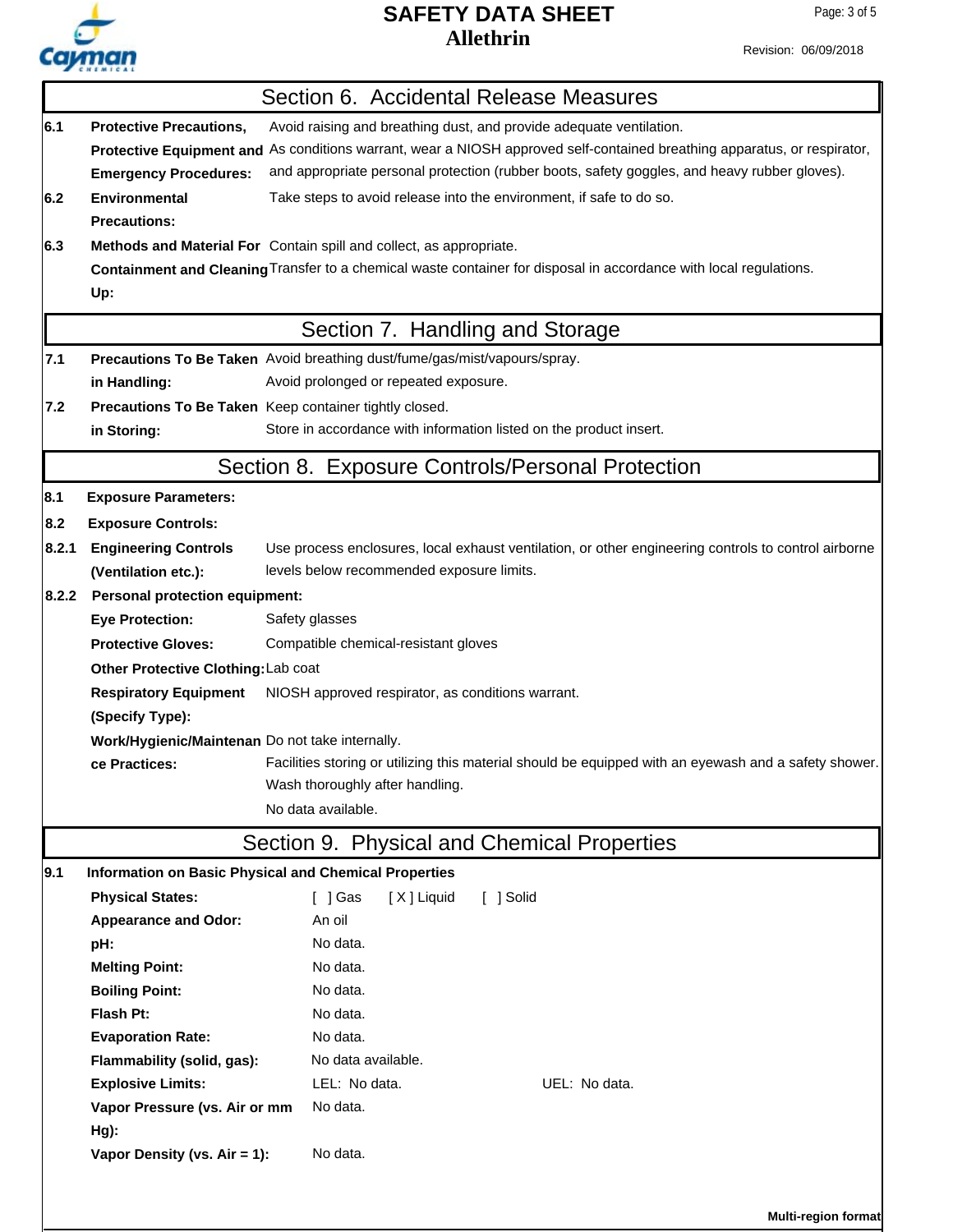|                | Cayman                                                                                                   |                                                     |          |                                                                                                                 |                                                                               |            |             |              | Revision: 06/09/2018 |  |
|----------------|----------------------------------------------------------------------------------------------------------|-----------------------------------------------------|----------|-----------------------------------------------------------------------------------------------------------------|-------------------------------------------------------------------------------|------------|-------------|--------------|----------------------|--|
|                |                                                                                                          | <b>Specific Gravity (Water = 1):</b>                |          | No data.                                                                                                        |                                                                               |            |             |              |                      |  |
|                | <b>Solubility in Water:</b><br><b>Solubility Notes:</b>                                                  |                                                     |          | No data.<br>Soluble (slightly) in: chloroform;                                                                  |                                                                               |            |             |              |                      |  |
|                |                                                                                                          |                                                     |          |                                                                                                                 |                                                                               |            |             |              |                      |  |
|                |                                                                                                          | <b>Octanol/Water Partition</b>                      |          | No data.                                                                                                        |                                                                               |            |             |              |                      |  |
|                | <b>Coefficient:</b>                                                                                      |                                                     |          |                                                                                                                 |                                                                               |            |             |              |                      |  |
|                |                                                                                                          | <b>Autoignition Pt:</b>                             |          | No data.                                                                                                        |                                                                               |            |             |              |                      |  |
|                |                                                                                                          | <b>Decomposition Temperature:</b>                   |          | No data.                                                                                                        |                                                                               |            |             |              |                      |  |
|                | <b>Viscosity:</b>                                                                                        |                                                     |          | No data.                                                                                                        |                                                                               |            |             |              |                      |  |
| 9.2            |                                                                                                          | <b>Other Information</b>                            |          |                                                                                                                 |                                                                               |            |             |              |                      |  |
|                | <b>Percent Volatile:</b>                                                                                 |                                                     | No data. |                                                                                                                 |                                                                               |            |             |              |                      |  |
|                |                                                                                                          | <b>Molecular Formula &amp; Weight:</b>              |          | C19H26O3                                                                                                        | 302.4                                                                         |            |             |              |                      |  |
|                |                                                                                                          |                                                     |          |                                                                                                                 | Section 10. Stability and Reactivity                                          |            |             |              |                      |  |
| 10.1           | <b>Reactivity:</b>                                                                                       |                                                     |          | No data available.                                                                                              |                                                                               |            |             |              |                      |  |
| 10.2           | Stability:                                                                                               |                                                     |          | Unstable [ ]                                                                                                    | Stable $[X]$                                                                  |            |             |              |                      |  |
| 10.3           |                                                                                                          | <b>Stability Note(s):</b>                           |          |                                                                                                                 | Stable if stored in accordance with information listed on the product insert. |            |             |              |                      |  |
|                |                                                                                                          | <b>Polymerization:</b>                              |          | Will occur [ ]                                                                                                  | Will not occur [X]                                                            |            |             |              |                      |  |
| 10.4           |                                                                                                          | <b>Conditions To Avoid:</b>                         |          | No data available.                                                                                              |                                                                               |            |             |              |                      |  |
| 10.5           |                                                                                                          | Incompatibility - Materials strong oxidizing agents |          |                                                                                                                 |                                                                               |            |             |              |                      |  |
|                | <b>To Avoid:</b>                                                                                         |                                                     |          |                                                                                                                 |                                                                               |            |             |              |                      |  |
| 10.6           | <b>Hazardous</b>                                                                                         |                                                     |          | carbon dioxide                                                                                                  |                                                                               |            |             |              |                      |  |
|                | carbon monoxide<br>Decomposition or                                                                      |                                                     |          |                                                                                                                 |                                                                               |            |             |              |                      |  |
|                | <b>Byproducts:</b>                                                                                       |                                                     |          |                                                                                                                 |                                                                               |            |             |              |                      |  |
|                |                                                                                                          |                                                     |          |                                                                                                                 | Section 11. Toxicological Information                                         |            |             |              |                      |  |
| 11.1           | Information on                                                                                           |                                                     |          | The toxicological effects of this product have not been thoroughly studied.                                     |                                                                               |            |             |              |                      |  |
|                | <b>Toxicological Effects:</b>                                                                            |                                                     |          | Allethrin - Toxicity Data: Oral LD50 (rat): 685 mg/kg; Oral LD50 (mouse): 370 mg/kg;                            |                                                                               |            |             |              |                      |  |
|                |                                                                                                          |                                                     |          | Intraperitoneal LD50 (mouse): 38 mg/kg; Oral TDLO (mouse): 0.07 mg/kg; Intraperitoneal TDLO<br>(rat): 10 mg/kg; |                                                                               |            |             |              |                      |  |
|                | Allethrin - Investigated as an agricultural chemical and mutagen.<br><b>Chronic Toxicological</b>        |                                                     |          |                                                                                                                 |                                                                               |            |             |              |                      |  |
|                | Only select Registry of Toxic Effects of Chemical Substances (RTECS) data is presented here.<br>Effects: |                                                     |          |                                                                                                                 |                                                                               |            |             |              |                      |  |
|                | See actual entry in RTECS for complete information.                                                      |                                                     |          |                                                                                                                 |                                                                               |            |             |              |                      |  |
|                |                                                                                                          |                                                     |          |                                                                                                                 | Allethrin RTECS Number: GZ1925000                                             |            |             |              |                      |  |
| CAS#           |                                                                                                          | <b>Hazardous Components (Chemical Name)</b>         |          |                                                                                                                 |                                                                               | <b>NTP</b> | <b>IARC</b> | <b>ACGIH</b> | <b>OSHA</b>          |  |
|                | 584-79-2                                                                                                 | Allethrin                                           |          |                                                                                                                 |                                                                               | n.a.       | n.a.        | n.a.         | n.a.                 |  |
|                |                                                                                                          |                                                     |          |                                                                                                                 | Section 12. Ecological Information                                            |            |             |              |                      |  |
| 12.1           | <b>Toxicity:</b>                                                                                         |                                                     |          | Avoid release into the environment.                                                                             |                                                                               |            |             |              |                      |  |
|                |                                                                                                          |                                                     |          | Runoff from fire control or dilution water may cause pollution.                                                 |                                                                               |            |             |              |                      |  |
| 12.2           |                                                                                                          | <b>Persistence and</b>                              |          | No data available.                                                                                              |                                                                               |            |             |              |                      |  |
| Degradability: |                                                                                                          |                                                     |          |                                                                                                                 |                                                                               |            |             |              |                      |  |
| 12.3           |                                                                                                          | <b>Bioaccumulative</b>                              |          | No data available.                                                                                              |                                                                               |            |             |              |                      |  |
|                | <b>Potential:</b>                                                                                        |                                                     |          |                                                                                                                 |                                                                               |            |             |              |                      |  |

- **12.4 12.5 Results of PBT and vPvB** No data available. **Mobility in Soil:** No data available. **assessment:**
- **12.6 Other adverse effects:** No data available.

**Multi-region format**